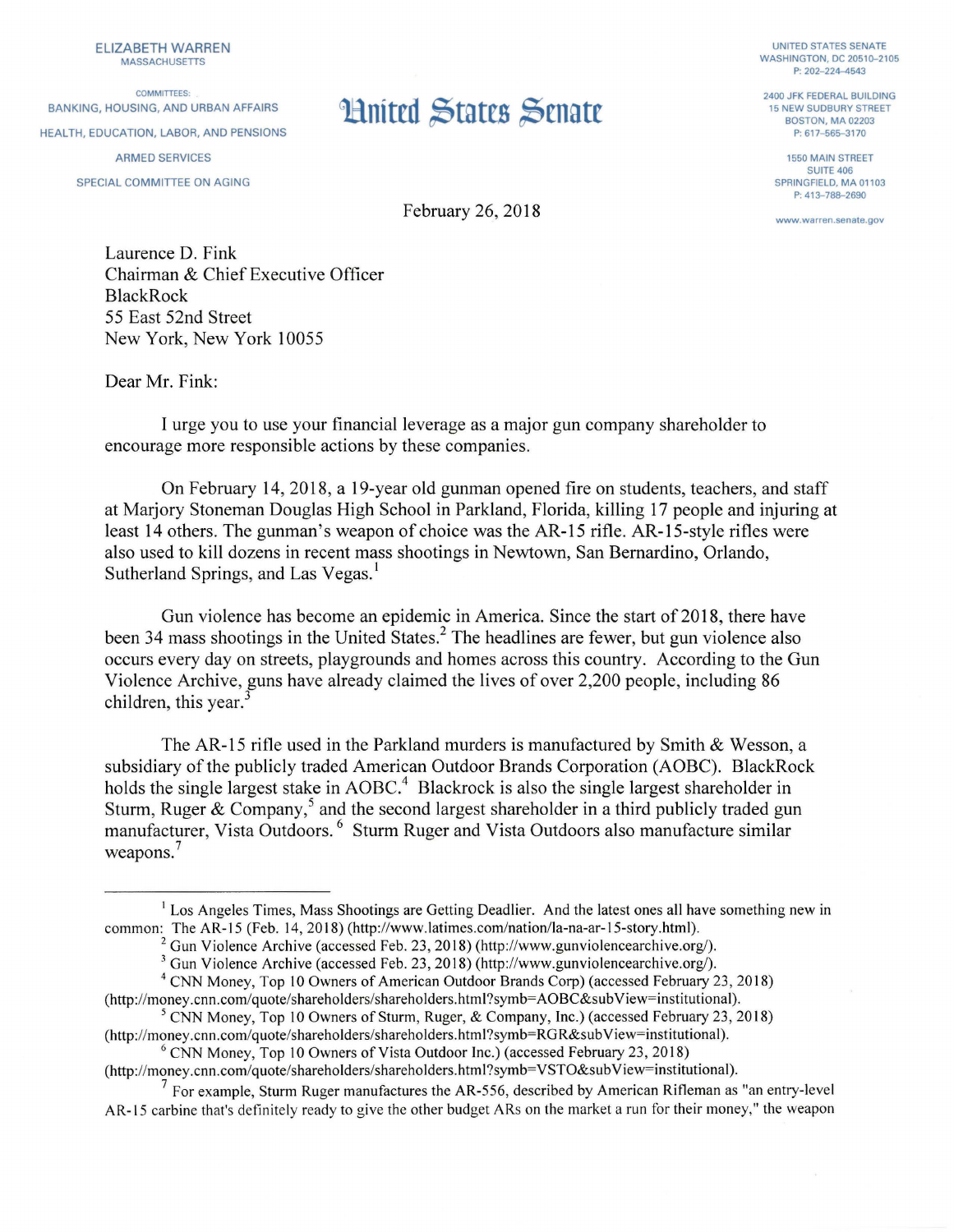This means that your company directly benefits from sales of weapons, including those that are used in violent assaults. In a terrible twist, "stock prices of gunrnakers often rise after mass shootings."<sup>8</sup> For example, after the shooting in Las Vegas, which left 58 dead and over 850 injured, stock in AOBC rose by over 3%. Following the slaughter of students and staff in Parkland, AOBC's stock rose as much as 4.5%,<sup>9</sup> and "[h]istory shows that Sturm Ruger and American Outdoor Brands rise 1.6 percent and 2.2 percent, respectively, five days after a mass shooting."<sup>10</sup>

In your January 12, 2018 Annual Letter to CEOs, you explained that companies have a duty to positively contribute to society. In that letter, you called for a "new model of shareholder engagement - one that strengthens and deepens communication between shareholders and the companies that they own."<sup>11</sup> You wrote that, "[t]o prosper over time, every company must not only deliver financial performance, but also show how it makes a positive contribution to society."

Now it's time to put your money where your mouth is.

Taking meaningful steps to curb the epidemic of gun violence is exactly the type of positive contribution investors like BlackRock can make to society. The vast majority of Americans support tougher measures to reduce gun violence. Despite these calls for action, little has been done in the public or private sectors to reign in the epidemic of gun violence ravaging communities and cutting short the lives of young people.

In the wake of the Parkland murders, BlackRock will reportedly "speak with weapons manufacturers and distributors 'to understand their response'" to the Parkland shootings.<sup>12</sup> A

that was used in the November 2017 Sutherland, Springs, Texas church massacre. *(American R(fleman,* AR-556 (Dec. 15, 2014) (https://www.americanrifleman.org/articles/2014/12/15/ruger-ar-556/); CNN, What we know about the rifle used in the Texas church massacre (Nov. 6, 2017)

<sup>(</sup>http://money.cnn.com/2017/11/06/news/companies/ruger-ar-556-ar-15/index.html)). Savage Arms, a subsidiary of Vista Outdoors, "announced that it is now in the AR, or MSR, business, introducing four models simultaneously," in January 2017 *(American R(fleman,* Savage Arms Introduces Its First AR Rifles (Jan. 3, 2017)

<sup>(</sup>https://www.americanrifleman.org/articles/2017/1/3/savage-arms-introduces-its-first-ar-rifles/).<br><sup>8</sup> CNBC, Smith & Wesson's parent company closes higher after the Florida shooting (Feb. 15, 2018)

<sup>(</sup>https://www.cnbc.com/2018/02/15/gun-stocks-are-rallying-as-they-usually-do-after-a-mass-shooting.html). 9 CNBC, Smith & Wesson's parent company closes higher after the Florida shooting (Feb. 15, 2018)

<sup>(</sup>https :/ /www.cnbc.com/2018/02/ 15/ gun-stocks-are-rallying-as-they-usually-do-after-a-mass-shooting.html). 1

<sup>&</sup>lt;sup>10</sup> CNBC, Smith & Wesson's parent company closes higher after the Florida shooting (Feb. 15, 2018) (https ://www.cnbc.com/20 1 8/02/ 15/ gun-stocks-are-rallying-as-they-usually-do-after-a-mass-shooting.html). 11 Blackrock, Larry Fink's Annual Letter to CEOs, *A Sense of Purpose* 

<sup>(</sup>https://www.blackrock.com/corporate/en-us/investor-relations/larry-fink-ceo-<br>letter?cid=twitter:larryslettertoceos::blackrock).

<sup>&</sup>lt;sup>12</sup> Reuters. Blackrock puts gunmakers on notice after Florida school shooting (Feb. 22, 2018) (https://www.reuters.com/article/us-usa-guns-blackrock/blackrock-puts-gunmakers-on-notice-after-florida-schoolshooting-

idUSKCN1G62PC?feedType=RSS&feedName=businessNews&utm\_source=Twitter&utm\_medium=Social&utm\_c ampaign=Feed%3A+reuters%2FbusinessNews+%28Business+News%29).